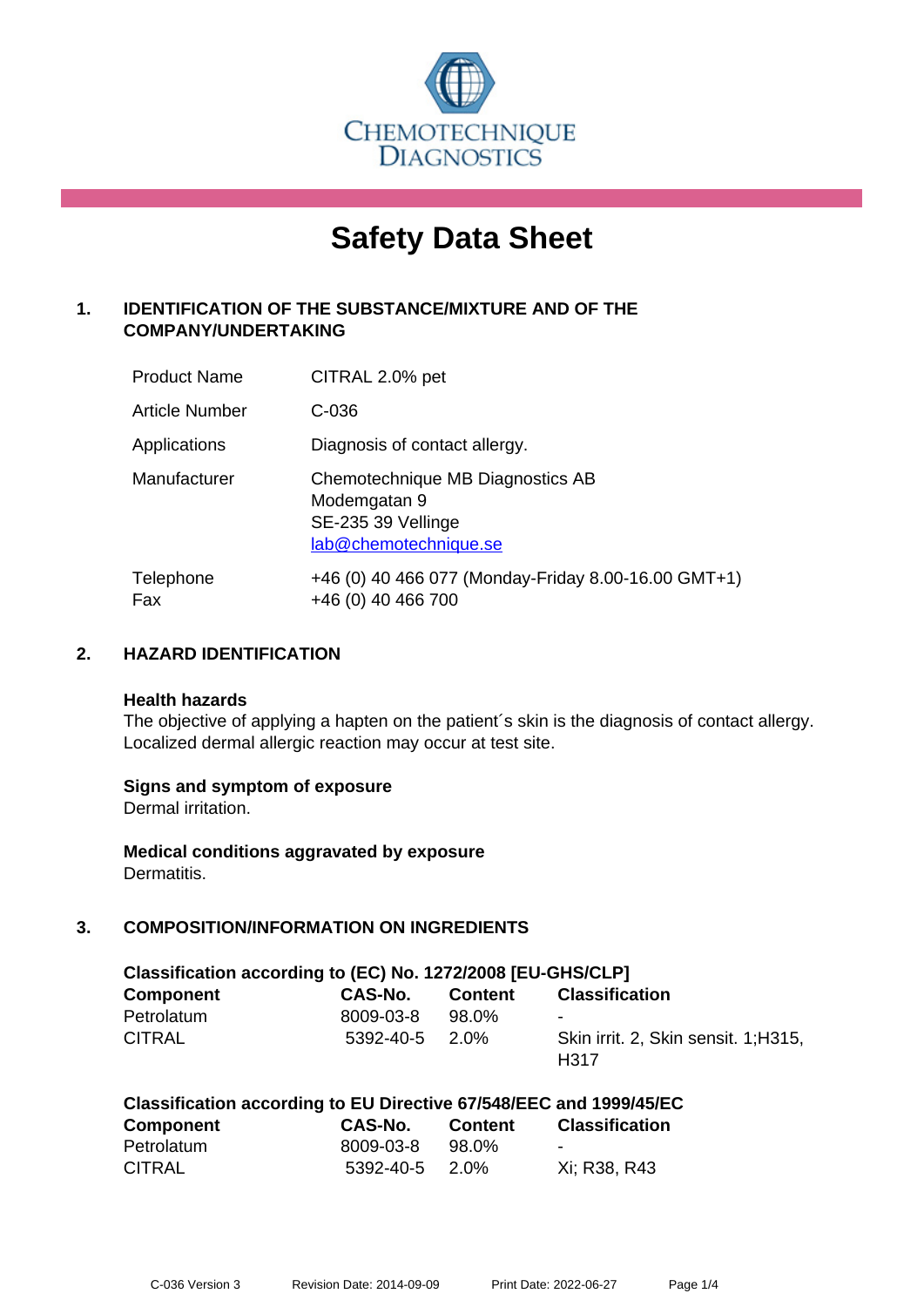## **4. FIRST AID MEASURES**

## **Emergency and first aid procedures**

Obtain medical attention.

# **5. FIRE-FIGHTING MEASURES\***

#### **Suitable extinguish media**

CO2, powder or water spray. Fight larger fires with water spray or alcohol resistant foam.

# **For safety reasons unsuitable extinguishing agents**

Water with full jet.

## **Special protective equipment for fire-fighters**

Wear self-contained respiratory protective device. Wear fully protective suit.

\*Data is shown for petrolatum only

## **6. ACCIDENTAL RELEASES MEASURES**

**Steps to be taken if material is released or spilled** Contain and place in a closed container.

# **7. HANDLING AND STORAGE**

**Precautions to be taken in handling and storage** Store dark at 5-8°C. Avoid extended exposure to light. FOR EXTERNAL USE ONLY.

# **8. EXPOSURE CONTROLS/PERSONAL PROTECTION**

**Respiratory protection** Not required.

**Ventilation** Local exhaust.

**Protective gloves** Disposal gloves.

#### **Eye protection** Not required with normal use.

## **Work/Hygienic practices**

Wash hands after each use.

## **9. PHYSICAL AND CHEMICAL PROPERTIES**

Odour **Odourless** 

Appearance Ivory White Semi-solid

Melting point\* 50-55° C Flash point\*  $>100^{\circ}$ C

Boiling point\* No data available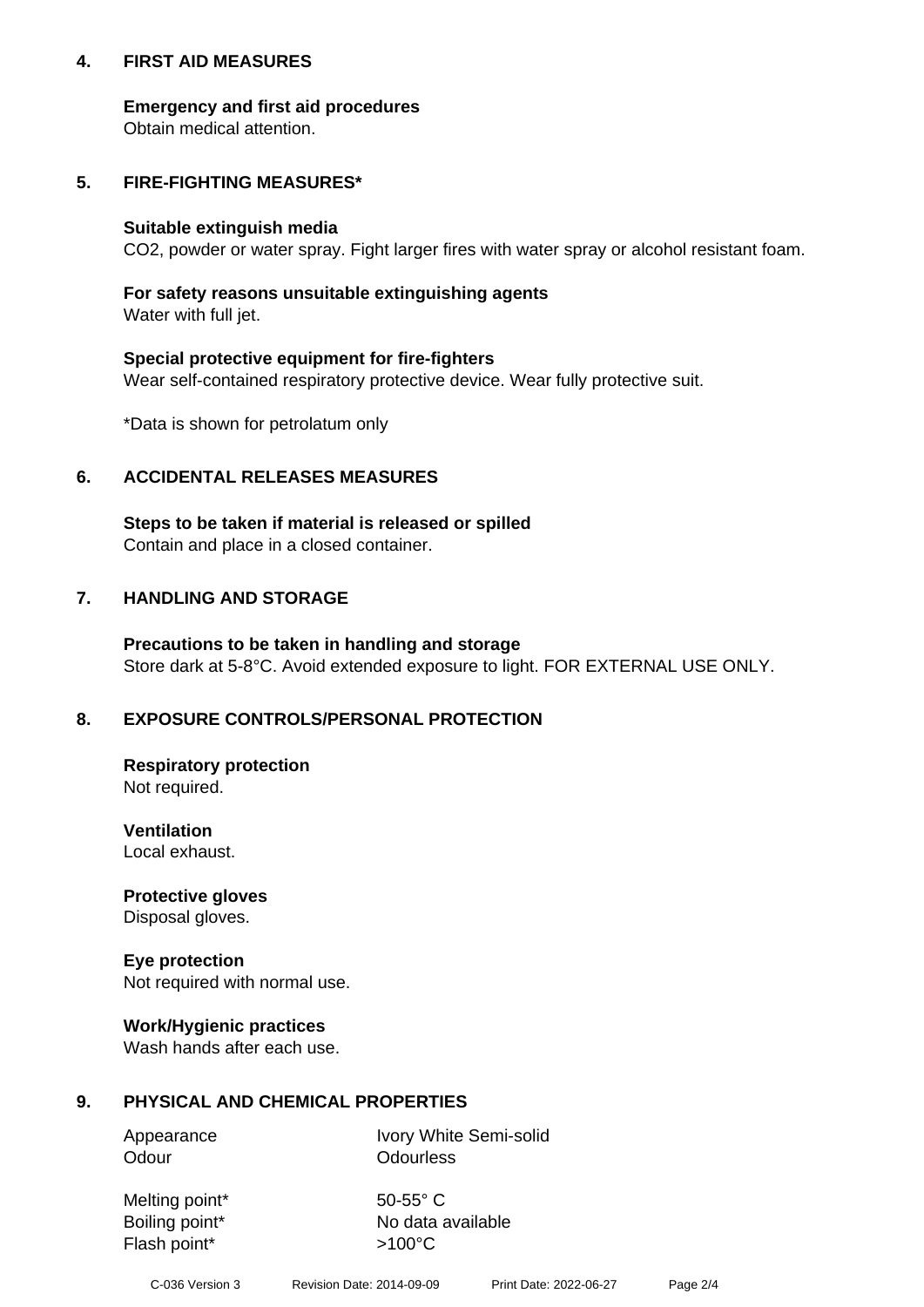Density\* No data available. Solubility in/Miscibility with Water\*

Self ignition\* Product does not self ignite. Danger of explosion\* Product does not present an explosion hazard. Insoluble

\*Data is shown for petrolatum only

# **10. STABILITY AND REACTIVITY**

#### **Incompability**

May react with strong oxidizing agents.

#### **Stability**

Stable at recommended storage conditions.

#### **Hazardous byproducts**

Combustion may generate CO, CO2 and other oxides.

**Hazardous polymerization**

Will not occur.

## **11. TOXICOLOGICAL INFORMATION**

No data available.

## **12. ECOLOGICAL INFORMATION**

No data available.

## **13. DISPOSAL CONSIDERATIONS**

#### **Waste disposal method**

Comply with federal, state/provincial and local regulation.

#### **14. TRANSPORT INFORMATION**

Not dangerous goods.

# **15. REGULATORY INFORMATION**

The classification is according to the latest editions of the EU lists, and extended by company and literature data.

#### **16. OTHER INFORMATION**

#### **Text of H-statements and R-phrases mentioned in Section 3**

| Skin irrit. 2    |                           | Skin irritation (Category 2)    |          |
|------------------|---------------------------|---------------------------------|----------|
| Skin sensit. 1   |                           | Skin sensitization (Category 1) |          |
| H <sub>315</sub> |                           | Causes skin irritation          |          |
| H317             |                           | May cause an allergic reaction  |          |
| C-036 Version 3  | Revision Date: 2014-09-09 | Print Date: 2022-06-27          | Page 3/4 |